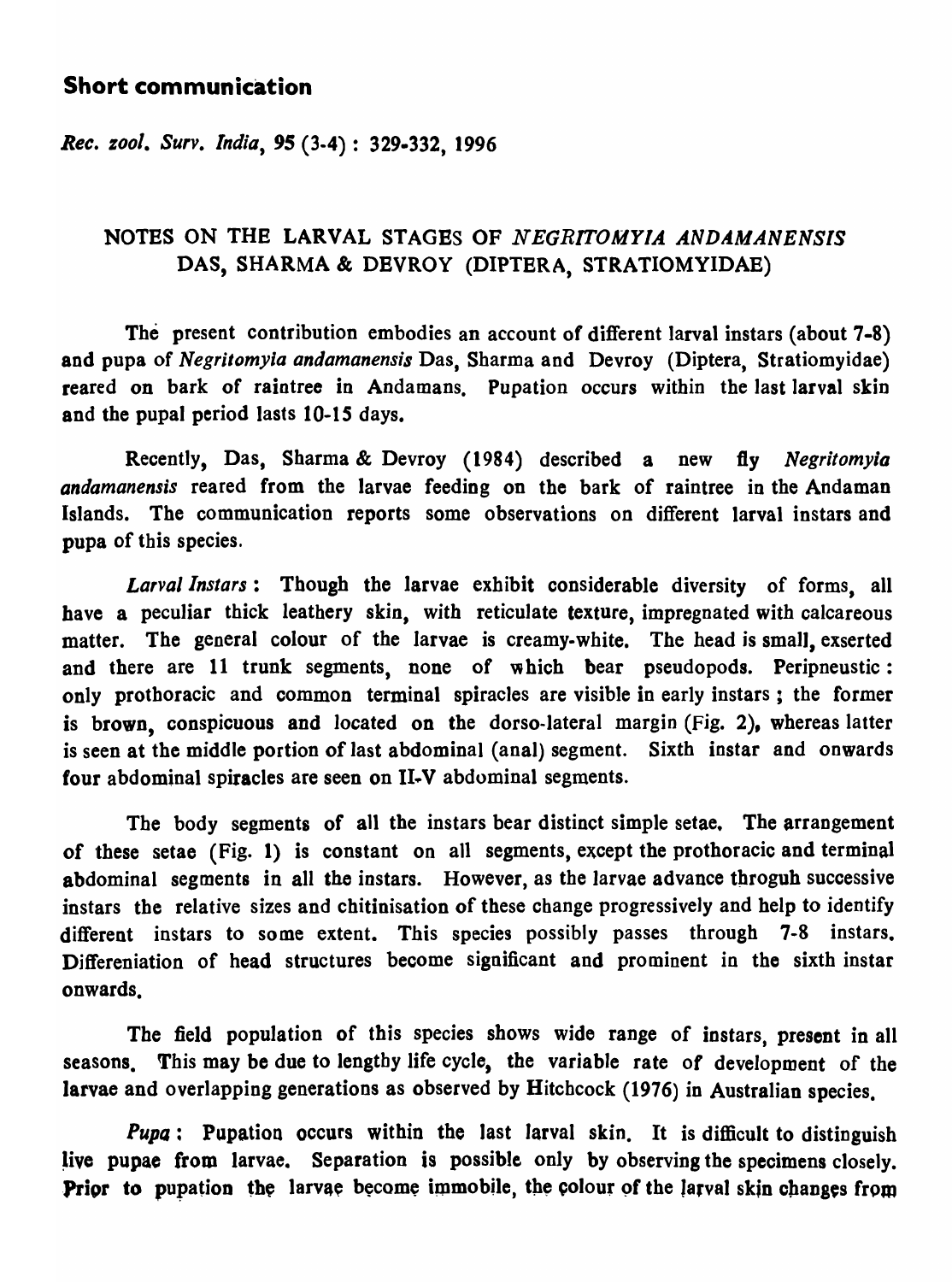

Fig. 1: Transverse section through a body segment of Negritomyia larva showing the arrangement of the setae. (D1, dorsal seta; D2-D3, medio dorsal setae; PDL, primary dorso-lateral seta; PVL, primary ventro-lateral seta; SDL, secondary dorso-lateral seta; SVL, secondary ventro-lateral seta). Fig. 2: Prothoracic spiracle, (SO, Spiracular openings) Fig. 3: Instar I. whole larya (dorsal view) Fig. 4: Instar III. whole larva (dorsal view).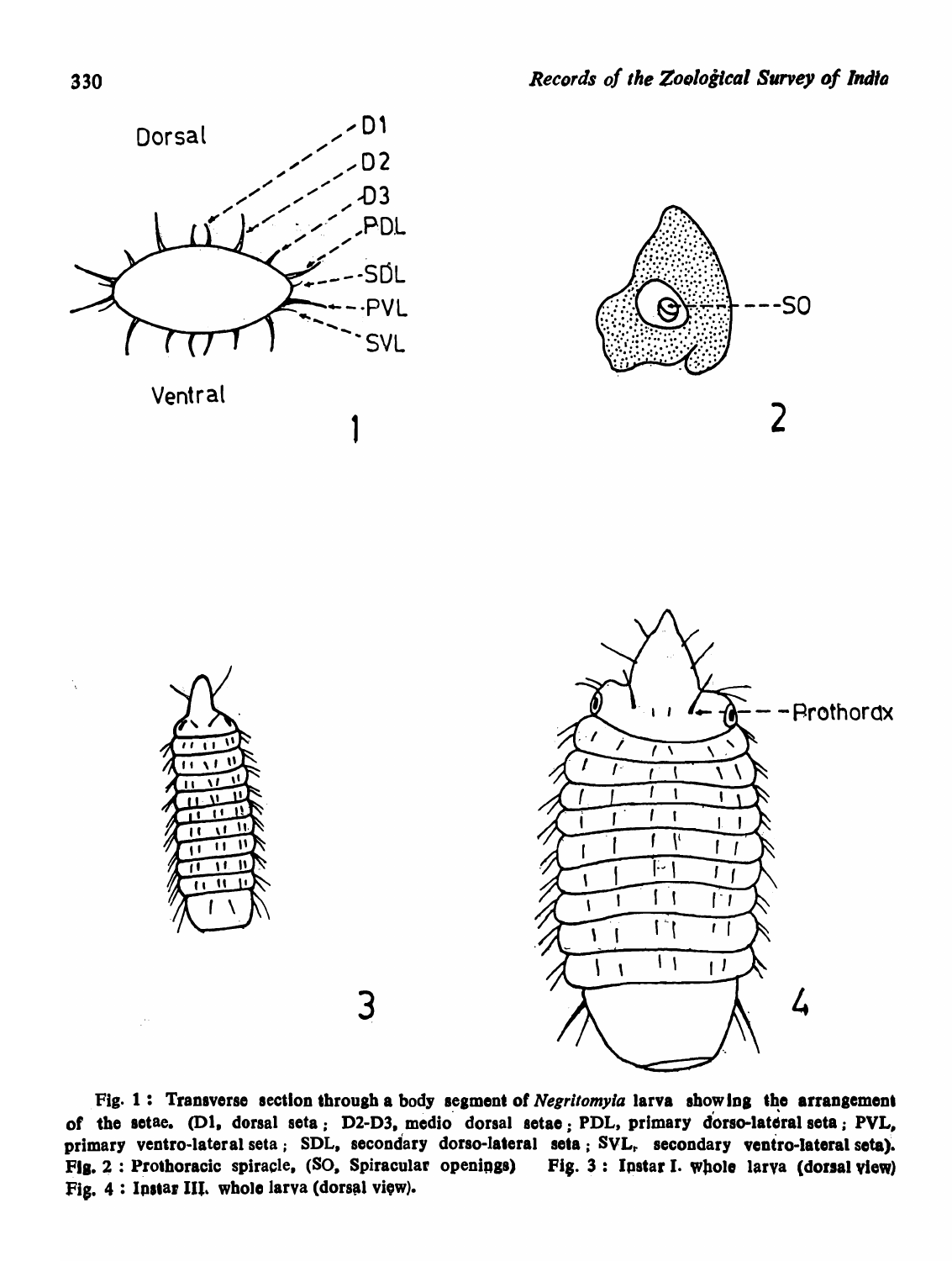oreamy white to light or dark brown. The head and anterior segments become straight, while posterior segments may remain deflected dorsad or ventrad. Pupal period lasted



Fig. S : Instar VII, whole larva (dorsal view) Fig.  $6:$  Puparium (dorsal view).

 $\sim$